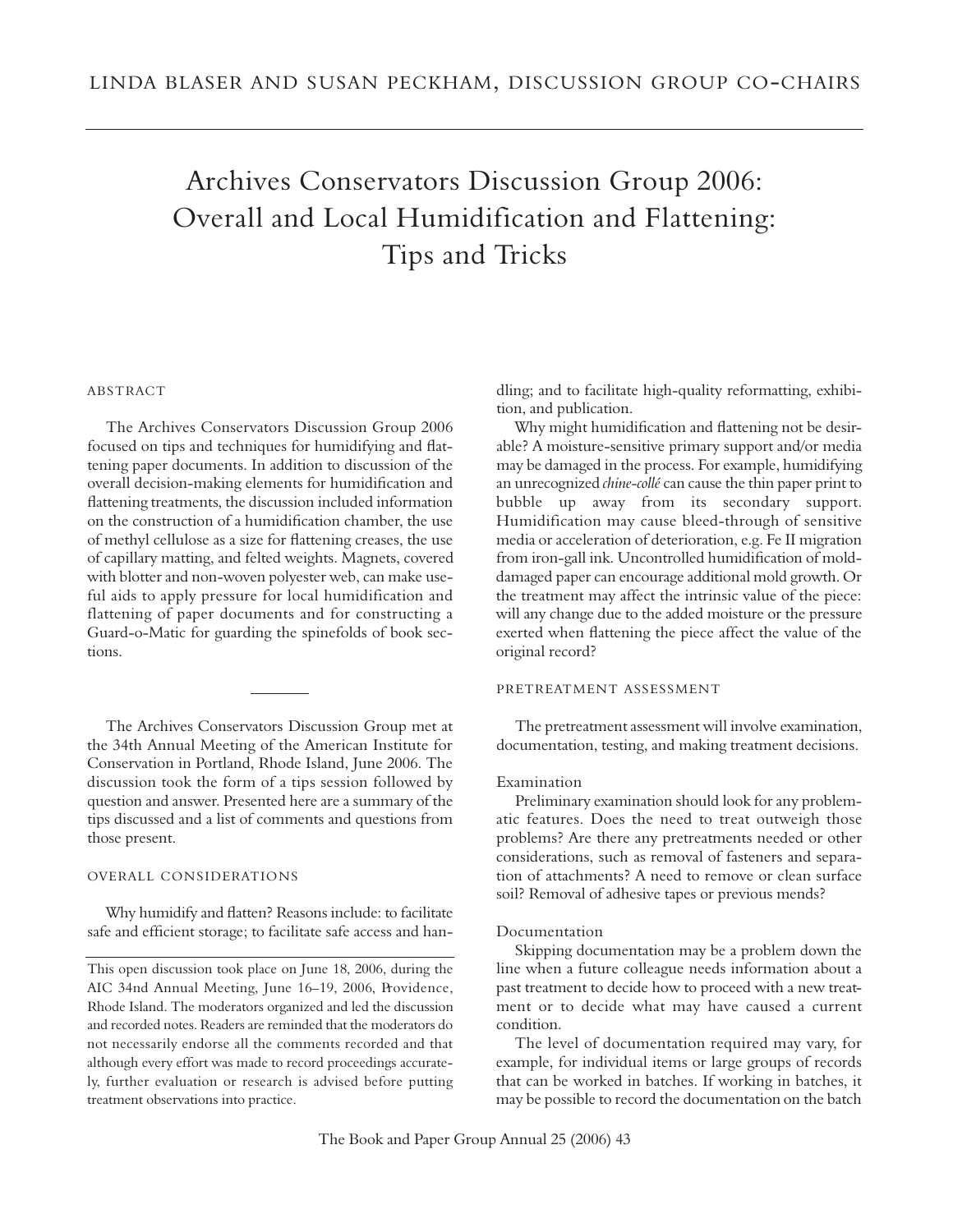level as well. Before and after photos supplement the written documentation. Take images of the same records within a batch and the same area of those records. When working in batches it is important to have a system for recording original order or collation to ensure that the records can be placed in order after treatment .

#### **Testing**

Spot testing helps avoid problems during treatment. Consider how much will you test—every item? Even more important—will you test all media types on an item? Testing common media—such as what may appear to be graphite pencil, but is actually a methyl violet pencil—can avoid major problems during the treatment.

## Treatment Decisions

A variety of treatment decisions need to be made before treatment starts. What humidification method will be used: passive? complete emersion? ultrasonic mister? Several options are available for creating a humidification chamber: tank, sink, photo washing tray. A freestanding tank such as those constructed and used in the National Archives and Records Administration (NARA) Regional Archives is described in detail below. What level of monitoring is needed? The frequency should be based on the spot-test results and past experiences. What type of water will be used for humidification: deionized? tap? distilled?

Anticipating unexpected results is key to a successful treatment. Plan ahead—consider potential troubleshooting methods should something go wrong. What criteria will be used to determine when records are moistened to the point that they can be manipulated and flattened? Predetermine the flattening method before treatment starts and have the set-up ready before moving the moist records to the flattening area.

## NARA HUMIDIFICATION TANK

The National Archives and Records Administration (NARA) humidification chambers, approximately 42 x 54 inches, can be constructed inexpensively from Plexiglas. The sides of the chamber are glued together using #16 acrylic cement, which is somewhat less toxic than the pure methylene chloride and is a thicker substance, so it is easier to control. The cement provides good solid adhesion, but the joints may not have the beauty of those on exhibition vitrines. The top edges of the chamber are covered with closed-cell polyethylene foam pipe insulation. The pipe insulation not only protects the worker's arms from the sharp edge of the Plexiglas, it also provides a surface that can grip and seal the soft plastic material that covers the chamber. Pipe insulation is used to secure the polyethylene plastic cover on the humidification chamber: one regional lab has modified the tank by adhering Plexiglas ridges on the bottom of the tank to evenly distribute strips of moistened blotter, minimizing the amount of moisture that is used. The strips raise the dry plastic grid ("egg crate") away from the wet blotters and in turn raises the original records further away from the wet blotters.

Strips of clean blotters are moistened using a paint roller pan. Add evenly spaced damp blotters to the tank and keep the amount of moisture to a minimum. Two layers of plastic egg crate support and lift the records away from the wet blotters. Polyester web, such as Hollytex, is placed over the plastic egg crate. The polyester web can then be used to support the moist records and provide support when lifting humidified records out of the humidification chamber.

A hygrothermograph can be used to monitor the moisture level in the closed chamber. It took four hours for the humidity level to raise from 48% to 77%. At that point the records were considered ready to flatten. A fiberglass screen can be placed on top of the tank and under the polyethylene to prevent condensation, which can drop down onto the document.

## LOCALIZED FLATTENING

Localized flattening can be done dry or wet. Finger flattening, while used often, does little to reduce the memory of the fold. Consequently records flattened dry can take up more space on the shelf. Wet localized flattening may use water, methyl cellulose, ethanol, or combinations of these. Moist flattening methods are usually more effective and more permanent and can reduce the amount of space needed to store the flattened records. Testing can determine which liquid can be safely used to relax the paper for flattening.

# LOCALIZED FLATTENING USING METHYL **CELLULOSE**

Thin onion-skin type paper used in copy books tends to develop multiple sharp creases and have soluble inks, which tend to run when the copies are originally made. In a typical example, flattening can be achieved using 2% methyl cellulose in water and a fine (00) watercolor brush to apply the sizing directly to the crease line. Creasing tends to break down the sizing along fold line which is why at times it can help to use methyl cellulose locally to flatten and resize the creases. After resizing the fold is strengthened and it is less likely to refold along that original crease line. In addition methyl cellulose can lessen the amount of water used to flatten the crease, reducing tide line formation. Cockling is also rare. The dampened crease can then be flattened by drying it under the restraint between layers of Hollytex, blotters, and weights. Another idea is to use color with methyl cellulose if there is a loss of color due to the crease.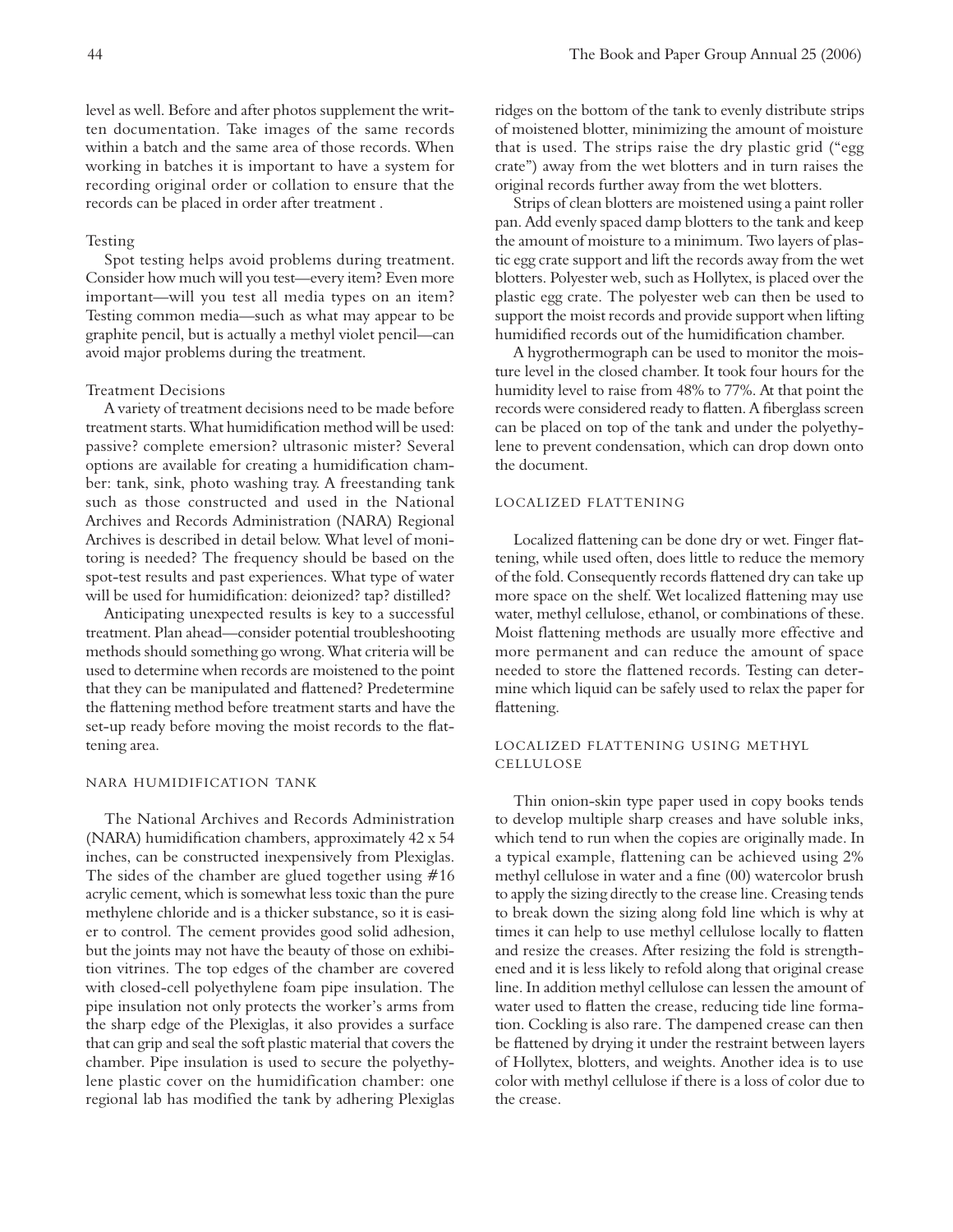# LOCALIZED FLATTENING USING MAGNETS

The magnetic flattening technique was modeled after a kayak repair technique developed by Carole Dignard, Canadian Conservation Institute (Dignard 1992). At the 1994 AIC Poster Session, Anna Stenstrom, Senior Book Conservator at New York Public Library, and Gail Harriman, Senior Book Conservator at the National Archives and Records Administration, presented a poster illustrating novel uses of magnets for book conservation. Since 1994, Gail Harriman has used thin flexible magnets for localized and overall flattening.

Why choose magnets over another flattening method? Magnets are user-friendly; they are lightweight and easy on your wrists. Those who may already suffer from carpal tunnel syndrome or another repetitive stress injury can appreciate the ability to use this lightweight force instead of moving heavy weights on and off a surface. Unlike heavy weights, the magnets need very little storage room. All of NARA's book lab magnets fit in one small drawer. Magnets are highly portable and can be carried elsewhere should a mend need to be done outside of the lab. Magnets can be used to align a tear in a page that has separated. Position the tear so that the edges meet and surround the tear with magnets. Apply the mending tissue, and hold down with another magnet. Once the mend has dried any necessary secondary flattening due to the tear realignment can be done. Magnets can provide force on multiple pages while working in a bound volume, so it speeds paper mending in bound volumes.

What are the drawbacks to using magnets? Magnets can slow drying time.

Flexible magnet is available in a range of widths and thicknesses. Thickness tends to drive the strength of flexible magnets, increasing the force and therefore the holding power of the magnet. An increase in surface area attraction can also be realized by using wider magnets. Flexible magnets come on a roll and can be cut to the size required for specific projects (fig. 1).



Fig. 1. Three rolls of flexible magnets in varying widths

Cut the magnet into pairs; typically sized magnet pairs range from 2 x 3 inches to 3 x 10 inches. Remember that magnets have two poles, north and south (fig. 2). A magnet will only be "attracted" to another magnet when the poles are opposing. Mark the pole orientation, as has been done with arrows shown in the illustrations, to aid in the mending process (fig. 3). Each magnet is covered with a piece of spun polyester (Hollytex), which is wrapped around and attached to the back of the magnet using a small piece of double-sided tape (3M #415). Thin blotter (10 pt) is cut to correspond with the size of the magnet so that it can be slid in between the polyester and the magnet (fig. 4).

In addition to sets of small, matched pairs, cut a large magnet to the size of the working area. The large magnet is covered with polyester, and a large blotter is inserted. Cover the magnet with a blotter followed by spun polyester. Ensure that you know and mark the orientation



Fig. 2. Magnets have north and south poles; opposite poles attract



Fig. 3. Arrows mark the poles of the magnets, making proper alignment easier



Fig. 4. Slip a clean sheet of blotter between the face of the magnet and the spun polyester wrap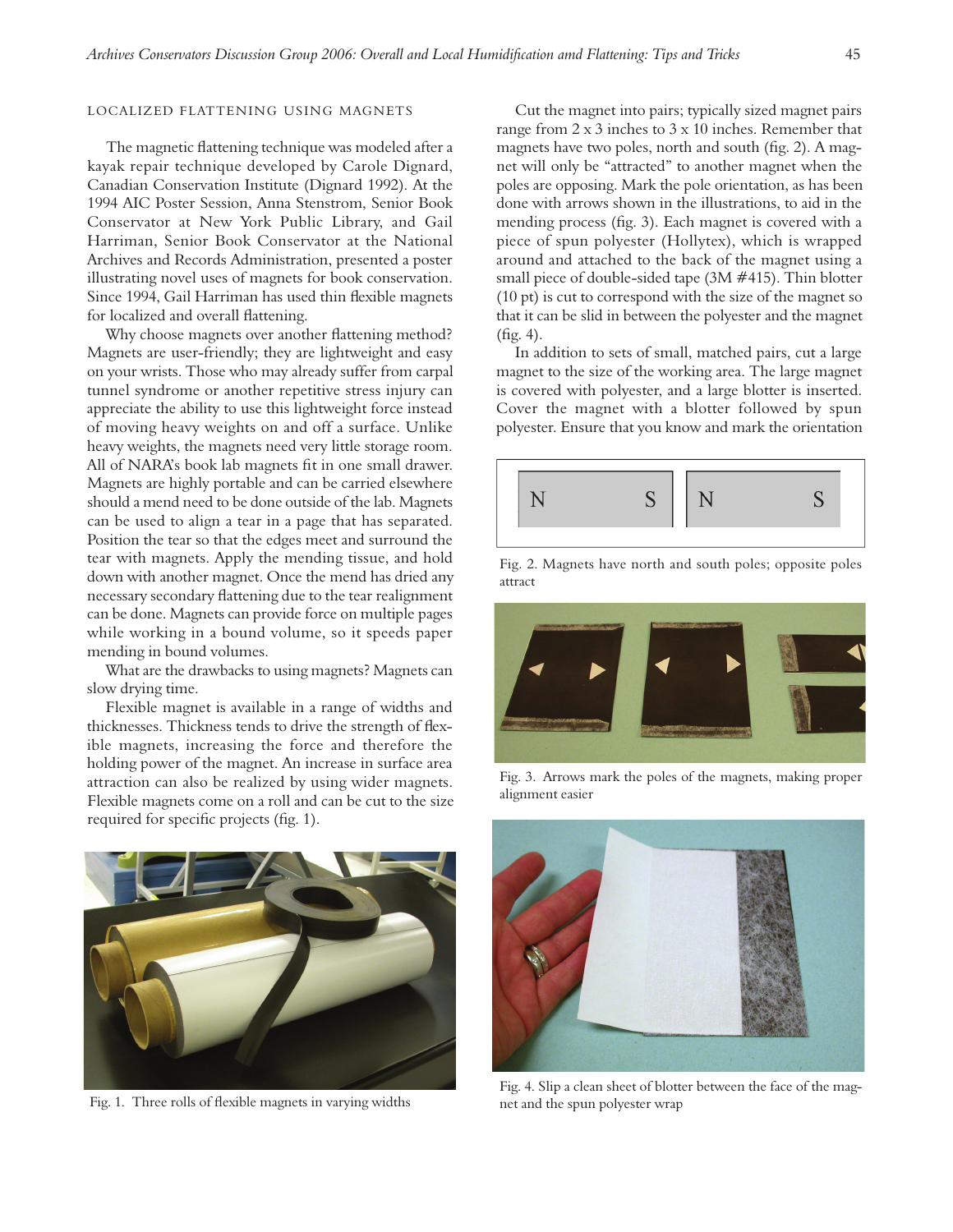of the large magnet's pole. Flattening can now be done locally using small magnets placed wherever flattening is needed (fig. 5). This process eliminates excessive handling of documents that need to be flattened in several areas.

If finding and marking the poles of the magnets seem too complicated or bothersome, the Adams brand offers "matched pole magnetization." This feature allows magnets to work face-to-face without worrying about aligning the poles. When used in A/B rolls, one can mix and match the direction of alignment without encountering repelling forces.

The magnets are used predominantly for mending and associated flattening, but can be used to lightly humidify a controlled area using dampened blotter squares placed inside the magnet pack. Goretex or Tyvek can be used instead of or in addition to the spun polyester. The magnets are especially useful if working on various pages simultaneously in a bound structure. The magnets hold the blotter and Tyvek in place, preventing slipping.

#### Magnet Guard-o-Matic

A useful application of magnets to help place guard strips on the spine folds of book sections prior to sewing was influenced by the "Guard-o-Matic"—attributed to Barbara Meier-Husby at Library of Congress (Brooks 1984). A piece of polyester web is taped on the bottom of a magnet already covered in polyester web. Paste out a Japanese tissue guard strip and then place the pasted guard strip so that half the strip is lying along the Hollytex-covered magnet, and half is placed over the Hollytex hanging over the table. Place the folded signature (gathering) along the edge of the magnet, and press it gently in place with a bone folder. Fold the Hollytex over the guard strip so that the guard strip is drawn in place against the spinefold; smooth with bone folder. Place the newly-guarded section between two magnet strips, one section per pair of magnet strips. Multiple sections may be stacked atop one another.

# HUMIDIFICATION USING CAPILLARY MATTING

Capillary matting was originally used in the gardening business as a means to supply continuous moisture in the soil. Conservators began using the white capillary matting as a means to supply small amounts of moisture to humidify and relax papers. Capillary matting is binder-bonded, non-woven polyester, consisting of two layers of lightweight, non-woven polyester bonded with an acrylate adhesive. The ratio of fiber to binder is about 85% fiber to 15% binder. Caution—some capillary matting has a gel in it.

Capillary matting can be used in a "hard-soft sandwich." The hard-soft sandwich was developed by Hildegard Homburger and Barbara Korbel for flattening tracing papers (Homburger and Korbel 1999). The hard-soft sand-



Fig. 5. Covered magnets apply pressure on creases at the edge of a document

wich is a good technique for a fragile document that has strong creases. It is a very gentle technique, one that can be done numerous times, according to Homburger. The only drawback is the possibility that small creases will be smashed flat rather than smoothed and flattened.

First humidify object after testing the media and absorbency. Place the damp object on a mat board. On top of the object place capillary matting, smooth side or rough side towards object. Using a Japanese brush gently smooth out the capillary matting. Either a smoothing brush (*nadebake*), made of hemp fibers, or a paste brush (*noribake*), which is softer and does not catch on fleece fibers, may be used. Perhaps the *nadebake* is best for the smooth side of the capillary matting when the rough side is towards object, and the *noribake* is better for smoothing the capillary matting when the rough side is up. Several layers of matting can be used and overlapped as needed. Cover with a solid board such as an acrylic sheet. Use of heavy weights is acceptable; they will not affect plate marks or heavily applied media if several layers of matting are used.

## FELTED WEIGHTS

This application of felted weights for flattening is attributed to Susan Page, a senior paper conservator at NARA. Using felted weights (weights lined on the face with papermaker's felt) following humidification aids in smoothing small creases. The result is a flatter sheet, as smoothing creases increases the amount of small undulations, which may look more natural. Drawbacks to this technique: for a tracing or architectural drawing that is particularly weak, even gentle stretching or smoothing by hand and held by weight may be too forceful and lead to elongating tears already present.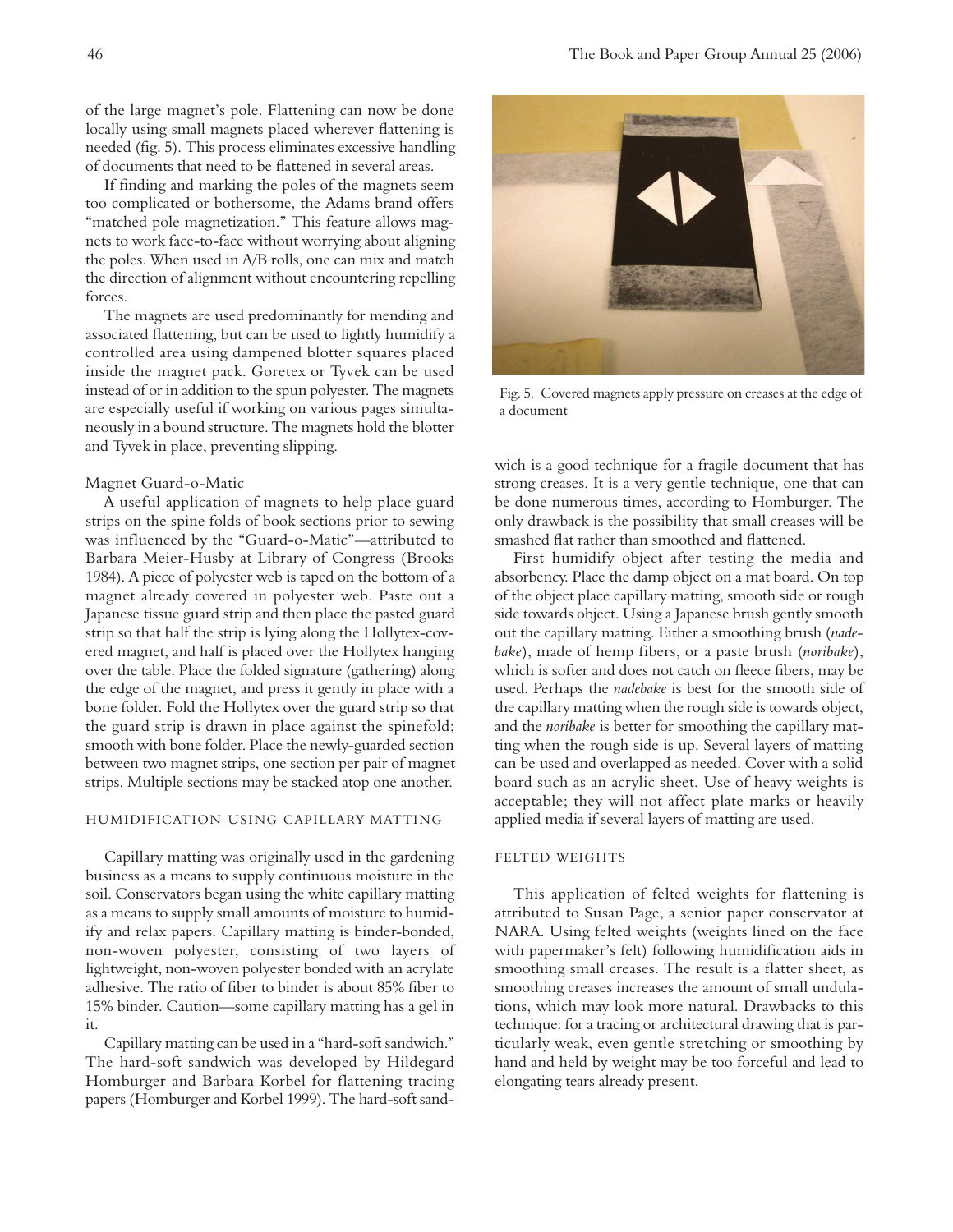#### 47

## COMMENTS, QUESTIONS, AND ANSWERS

- 1. Is anyone at other institutions training non-conservators to do overall flattening?
- Yes. One responder said that they tried to train technicians to brush flatten documents. While this effort went well in the beginning, it was abandoned because the technicians began training others to brush flatten documents and that secondary training was not successful. This institution still wants to train technicians to brush flatten records and is rethinking how to proceed.
- Someone from the National Park Service said that they also built humidification chambers for their park archives. They spend one week training staff and technicians at each facility. All materials were preapproved. One document was flattened at a time. The training included troubleshooting. This is the only way this entity can succeed due to budget constraints.
- The Campbell Center offers a course on flattening oversized records aimed at non-conservators.
- 2. Someone recommended using the Carolyn Hortonstyle humidity chamber, using a garbage can inside a larger garbage can. Water is placed on the bottom of the larger garbage can. The rolled records are placed inside the smaller garbage can which is sitting in the water inside the larger garbage can. The garbage can lid is used to seal the larger can to hold in the moisture.
- Use cold water in the Horton-style humidification chamber to prevent condensation. Use humidification strips to monitor progress. This process usually takes one to two hours.
- •. Formaldehyde can be used in the Horton chamber to prevent mold growth. Place two baby jars full in the chamber. Formaldehyde can harden protein sizes.
- •. More information can be found on the Horton chamber from a Northeast Document Conservation Center brochure and a Nation Park Service Conserve-o-Gram.The Conserve-o-Gram is currently being rewritten.
- For non-conservators working flat instead of with a Horton-style chamber reduces mistakes.
- 3. It is difficult to humidify and flatten modern internally sized papers. These papers have a strong memory. This person's solution is to use a press and blotters to flatten these moistened records.
- 4. Unfortunately it is difficult to surface clean rolled records before flattening. Does anyone have a solution for keeping this accrued dirt from further contaminating the record?
- Some institutions set goals for flattening records; the National Archives at times has had a goal of flattening 5,000 records per year. This means flattening 100 records per week or 20 records per day. They have

found that records can still be dry cleaned after humidification and flattening.

- It is often difficult to check tightly rolled records before flattening, especially if those records are brittle. It is important to reevaluate your pre-assessment when fla ttening a large series to ensure that you are taking the correct approach.
- 5. It is hard to humidify and flatten heavy paper that is lined with linen. The lining can separate.
- 6. Old mold can reactivate.
- 7. Modern paper can be difficult to flatten because modern papers often have excess fillers. These papers tend to cockle in every direction. So it is important to experiment to see how the papers will react and to promptly block movement.
- 8. Use archival cardboard lined with polyethylene.
- 9. Use clean muslin for moisture transfer—it is reusable.
- 10. If the record is hard to unroll when dry, how can it be unrolled when moist?
- 11. We need good sources for 20-point blotter.
- 12. Consider using commercial felts, synthetic felts, papermaking felts, old wool blankets, and even synthetic blankets. These are dimensionally stable, washable, and reusable.
- 13. One person used a flat garbage bag laid on the floor.
- 14. If the record dries and is not flat, remoisten and reflatten.
- 15. Has anyone successfully flattened rolled records that are attached at each end to a wooden dowel?
- Remove the dowel before flattening.
- Uneven drying can be a problem; sides dry first and tend to curl.

# **ACKNOWLEDGMENTS**

This discussion group occurred while Susan Peckham was employed by the National Archives and Records Administration (NARA), Paper Conservation, in College Park, Maryland. We would like to offer special thanks to Catherine Nicholson, Kathleen Ludwig, and Gail Harriman, all of the National Archives and Records Administration, Conservation Division.

## MATERIALS AND SUPPLIERS

Capillary Matting

Conservation by Design, Limited Timecare Works 5 Singer Way Woburn Road Industrial Estate Kempston, Bedford MK42 7AW U.K. (01234) 8463000